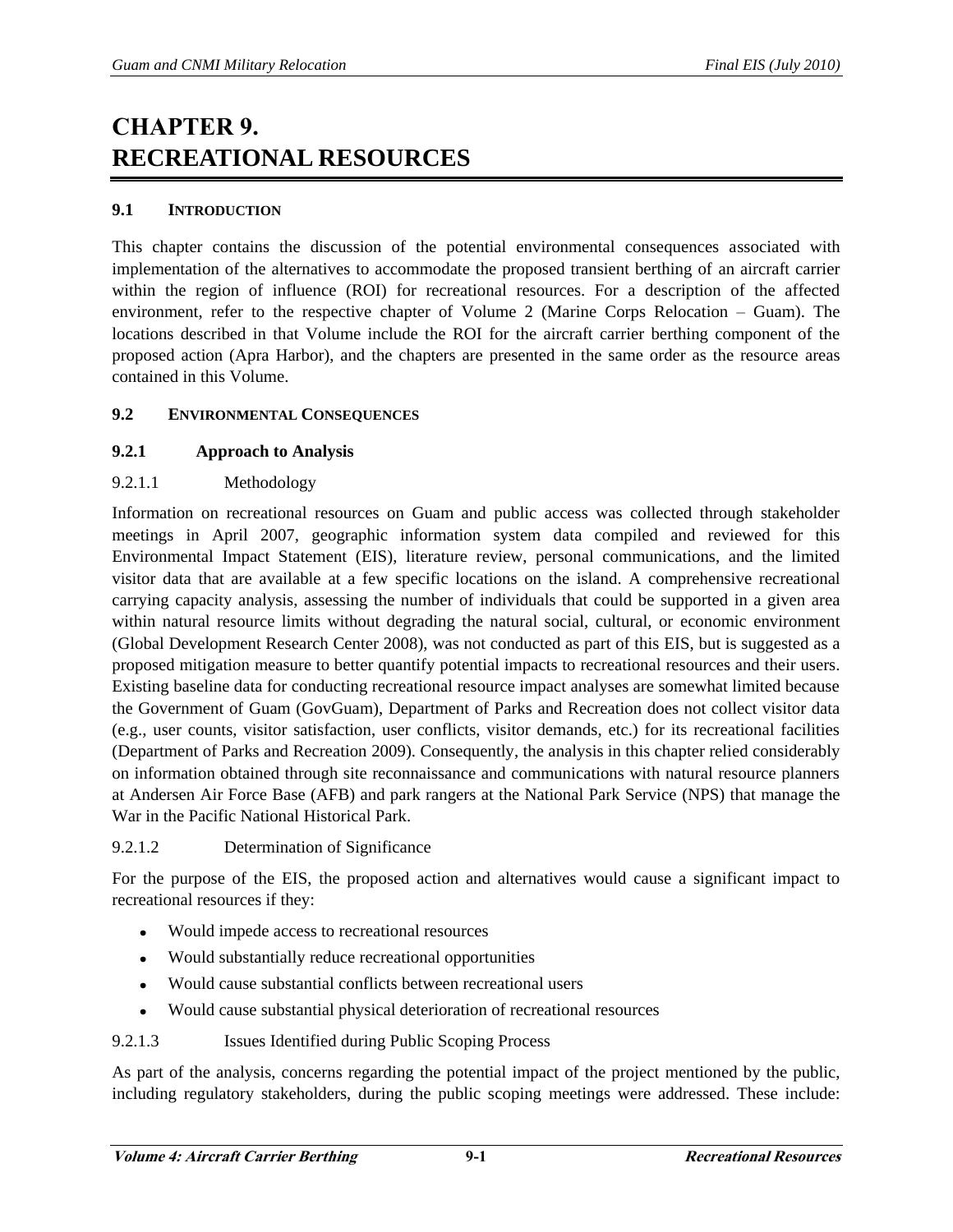civilian access to Department of Defense (DoD) facilities, recreation areas, Apra Harbor, and other locations, both in terms of the impact of construction activity and actual implementation of the proposed action.

# **9.2.2 Alternative 1 Polaris Point (Preferred Alternative)**

# 9.2.2.1 Onshore

## Construction

There are existing Morale, Welfare, and Recreation (MWR) facilities at Polaris Point with access restricted to DoD personnel and guests only. Access to and the use of MWR facilities, which include the beach at Polaris Point, softball/baseball fields, cabana, tennis courts, and indoor recreational facilities would be impeded during construction activities at Polaris Point. Comparable and alternate forms of recreational resources are available outside of the base in adjoining villages, popular tourist locations, and on DoD lands. Therefore, Alternative 1 would result in less than significant impacts to onshore recreational resources and users at Polaris Point during the construction phase of the project.

The peak construction total impact would peak at 1,478 people in 2012. By 2015, the increase would stabilize at 386 people, related to economic activity created by the spending of transient personnel. Many of these foreign workers would be housed in workforce housing. Review to date of the workforce housing applications indicates that most of them would be providing recreational resources. Many of these workers would not have their own transportation and would be relying on employer buses for transportation, limiting their access to other public recreational resources. Because most persons relocating would be primarily occupied with employment and/or school, the degree of recreational resource uses is likely to be higher on weekends and holidays. This work force is temporary in nature and would not have long term impacts.

#### Operation

Under Alternative 1, there would be a cumulative total of up to 63 transient carrier visit days per year, with an anticipated length of 21 days or less per visit. One of the primary reasons for extended port visits is to provide the liberty for Sailors and Airmen deployed for extended periods of time to the Western Pacific. As such, personnel involved with the proposed action are considered potential users of recreational resources on Guam during aircraft carrier visit days. No housing would be provided on-shore and the ship would continue to support the ship's personnel. Popular existing MWR facilities, such as gyms, bowling alleys, baseball fields, cabanas, and swimming pools would experience increased use. A beach that is used exclusively by DoD personnel and guests is situated east of the location of the proposed wharf and adjacent to the MWR facilities and this beach would also experience increased use. Although the impacts to these resources would be short-term, recreational resource users—existing and new would experience crowding and increased competition for the available recreational resources.

To alleviate impacts to the limited recreational resources at Polaris Point during carrier visits, it is suggested that additional on base shuttle bus services to Dadi Beach, Gabgab Beach, and other DoD recreational facilities be provided to ensure Sailors and Airmen have the ability to access comparable and/or alternate recreational resources. For off base resources, Sailors would be able to take commercial shuttles and taxis. The Sailors and Airmen would also have the use of the new quality of life (QOL) facilities at the Main Cantonment, thereby helping to reduce the burden on non-DoD resources. Alleviating the recreational demands by the visiting Sailors and Airmen in the manners described above is likely to produce the unintended effect whereby recreational resources in other areas may experience sudden increase in the number of visitors and users. Therefore, by applying the proposed mitigating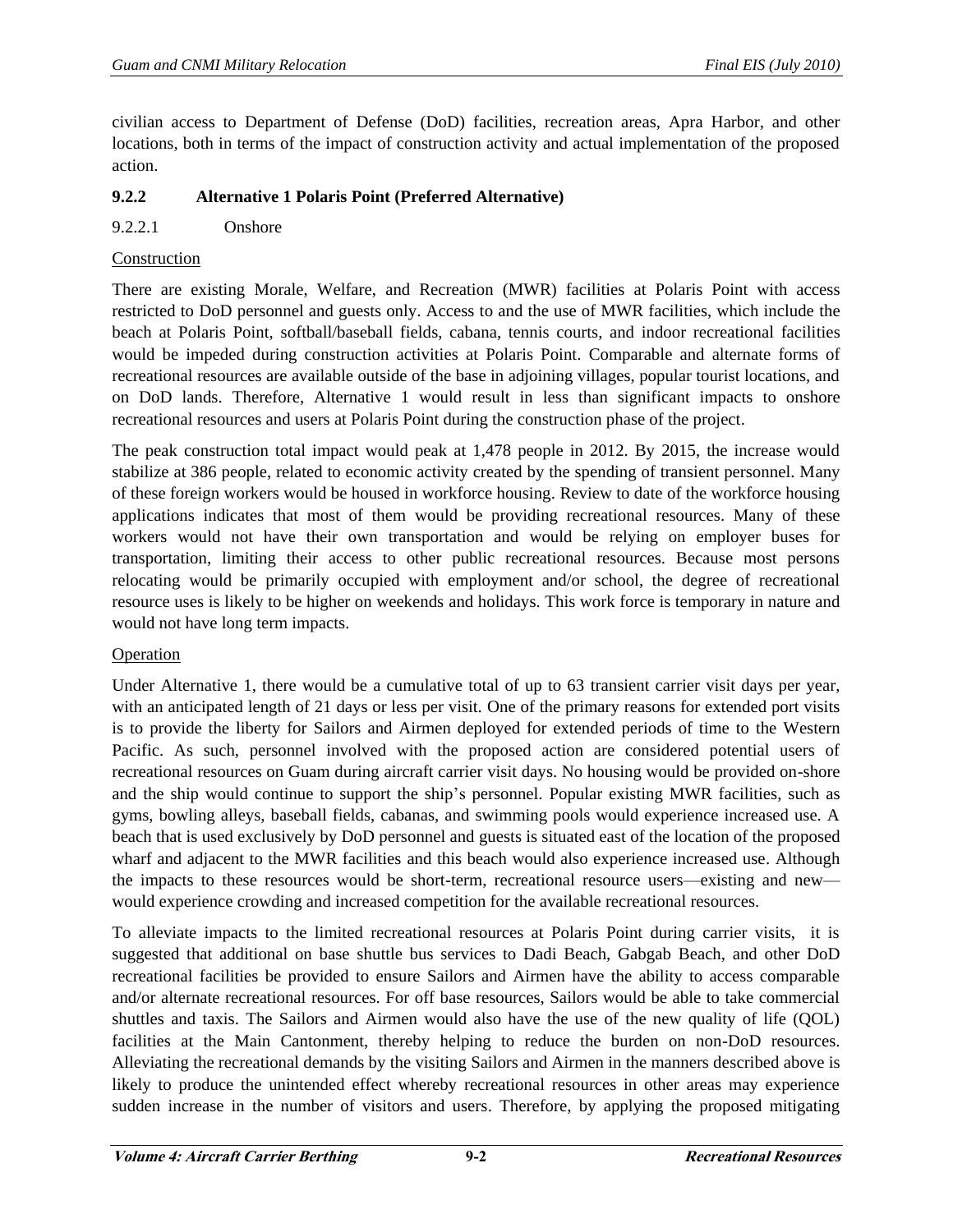measures, the potentially significant impacts to the recreational resources at Apra Harbor would be mitigated to a level of less than significant impact.

Increase in users to Guam's recreational resources during the carrier visits would likely result in increased competition for recreational opportunities and space. For instance, beaches would likely experience crowding. Other non-DoD recreational features that are popular and unique to the region (e.g., outdoor concerts at Ypao Park, snorkeling at the beaches in Tumon Bay, water parks at hotels, day use resorts, NPS units) could also be affected during the carrier visits. As is the case for the Government of Guam and DoD recreational resource administrators, the NPS has inadequate staffing (see Appendix G of the EIS on NPS comments); increase in the number of visitors to the Park and its assets is likely to exacerbate the described effects of the proposed action. However, the proposed action would involve an increase the number of in-port days for the aircraft carrier from approximately 16 to a cumulative total of up to 63 visit days per year. The remaining days would not have an increase in Sailors and Airmen population on Guam. Therefore, Alternative 1 would result in less than significant impacts to non-DoD recreational resources and users.

# 9.2.2.2 Offshore

#### Construction

Outer Apra Harbor hosts sunken historical relics and vessels from World Wars I and II and as a result, many dive sites exist today. The existing southward channel bend is between Jade and Western Shoals and in the vicinity of one dive site.

The proposed action would widen the channel at the bend and require dredging. The area of dredging is small and dredging would likely be completed within one to two days for a specific dredge section before moving into another dredging section, based on dredging production estimates. A conservative assumption of a week of dredging in the area to include silt curtain set up and interruptions in work due to Inner Apra Harbor transiting traffic, would result in an adverse impact on recreation. This impact would be less than significant because only the Western Shoals dive site would be impacted, and there are numerous recreational dive sites in Outer Apra Harbor and around Guam that could be used as alternatives. The short-term duration of the construction impact would not result in dive pressure on other Guam sites. No recreational sites were identified in the turning basin or proposed wharf area.

The east-west portion of the existing shipping channel in Outer Apra Harbor would be shared by the aircraft carrier and other ship traffic. No dredging would be required along this portion of the shipping channel. Dredging would result in an estimated one to two barges per day using this portion of the channel for an estimated 8 to 18 months. No impacts on recreational uses in Outer Apra Harbor are anticipated as there are no recreational sites located within the east –west portion of the shipping channel.

Alternative 1 would result in less than significant impacts to offshore recreational resources during construction. As a public awareness measure and to assist the public in planning its recreational activities near the project area, public notice of dredging activities would be provided. Dredging would proceed as rapidly as practicable to minimize the impact.

#### Operation

During aircraft carrier visits, a security clearance zone serving as a buffer to the ships would be enforced throughout the length of stay as a measure of force protection. The buffer distance is subject to change according to the force protection levels, with the minimum distance being 450 feet (ft) (137 meters [m]). Neither of the proposed wharves is in an area of offshore recreational water activities. The security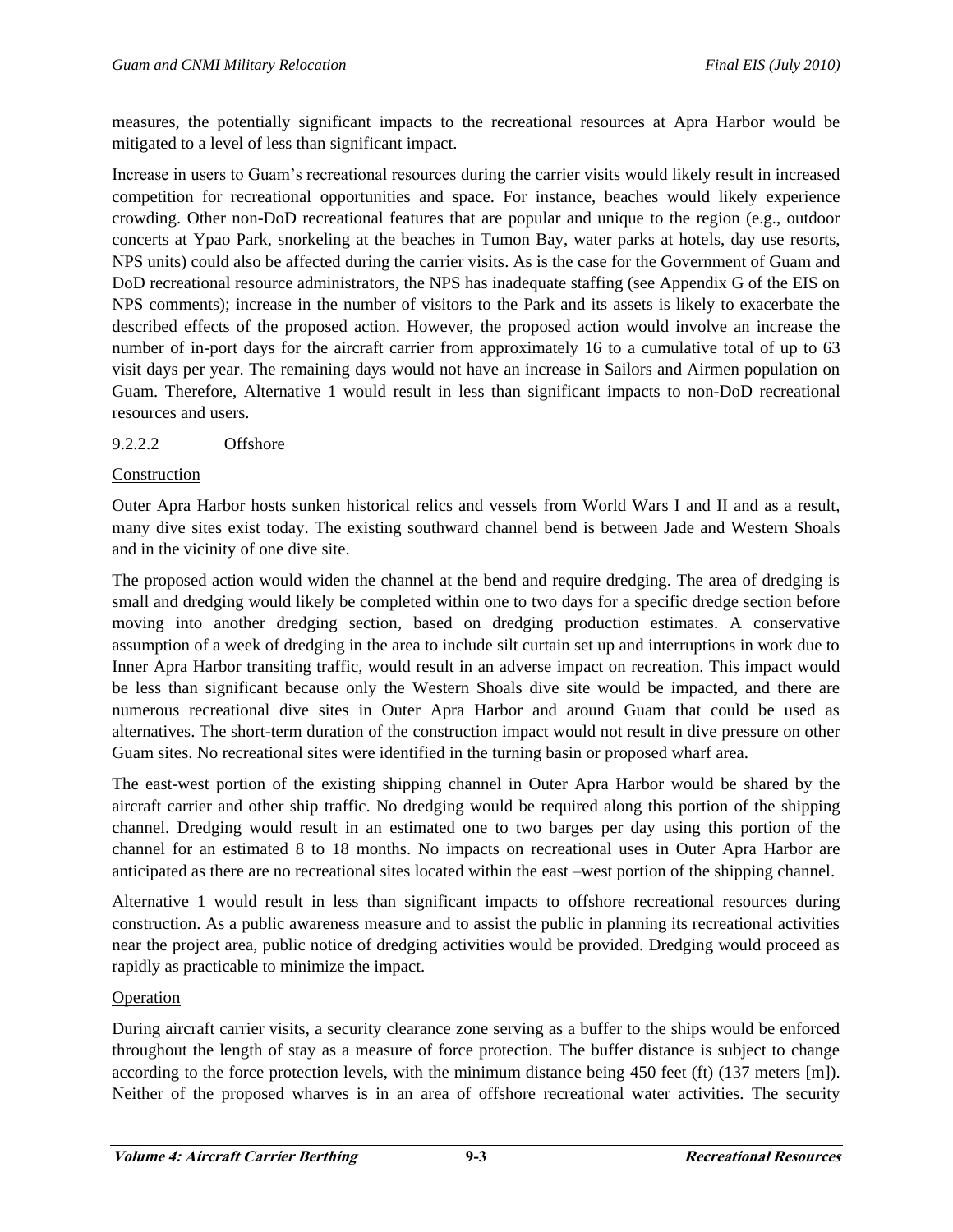barriers would not impact recreational uses in Outer Apra Harbor (Table 9.2-1). Therefore, Alternative 1 would result in no impacts to offshore recreational resources during operation.

9.2.2.3 Summary of Alternative 1 Impacts

Table 9.2-1 summarizes Alternative 1 impacts.

| Area     | Project<br><b>Activities</b> | <b>Project Specific Impacts</b>                                                                                                                                                               |
|----------|------------------------------|-----------------------------------------------------------------------------------------------------------------------------------------------------------------------------------------------|
| Onshore  |                              | Access to recreational resources at Polaris Point may be impeded during<br>Construction construction activities, public recreational resources may see increased use from<br>workforce growth |
|          | Operation                    | Reduction in recreational opportunities; potential displacement of users; public<br>recreational resources may see increased use                                                              |
| Offshore | Construction                 | Western Shoals dive sites would be impacted during dredging; other dive sites<br>available for use                                                                                            |
|          | <b>D</b> peration            | No impacts                                                                                                                                                                                    |

## **Table 9.2-1. Summary of Alternative 1 Impacts**

# 9.2.2.4 Alternative 1 Proposed Mitigation Measures

To alleviate impacts to the limited recreational resources at Polaris Point during carrier visits, one potential mitigation measure would be to provide additional on base shuttle/bus services to Dadi Beach, Gabgab Beach, and other DoD recreational facilities to ensure Sailors and Airmen have the ability to access comparable and/or alternate recreational resources. For off base recreational resources, Sailors would be able to take commercial shuttles and taxis.

Volume 7, Chapter 2 describes two additional mitigation measures; force flow reduction and adaptive program management of construction. Implementing either of these mitigation measures would further reduce impacts to recreational resources by lowering peak population levels during construction.

# **9.2.3 Alternative 2 Former Ship Repair Facility (SRF)**

# 9.2.3.1 Onshore

#### Construction

At present, there are no recreational resources occurring at the Former Ship Repair Facility (SRF) site. Therefore, Alternative 2 Former SRF (referred to as Alternative 2) would result in no impacts to recreational resources at this site. However, as discussed in Alternative 1, some increase in pressure on public recreational resources could result from work force growth.

#### Operation

The proposed action would produce similar results as Alternative 1. There would be increased pressure on public recreational resources during the duration of aircraft carrier visits but also from work force growth. Although there are no existing MWR facilities on-site, additional shuttle services could be made available to transport ship personnel to recreation sites located elsewhere on base. Alternative 2 is closer to Naval Base Guam recreational activities and there may be less reliance on shuttle services. For off base resources, Sailors would be able to take commercial shuttles and taxis. Therefore, by relying on these proposed mitigating measures, the potentially significant impacts to recreational resources on and off base would be mitigated to a level of less than significant impact.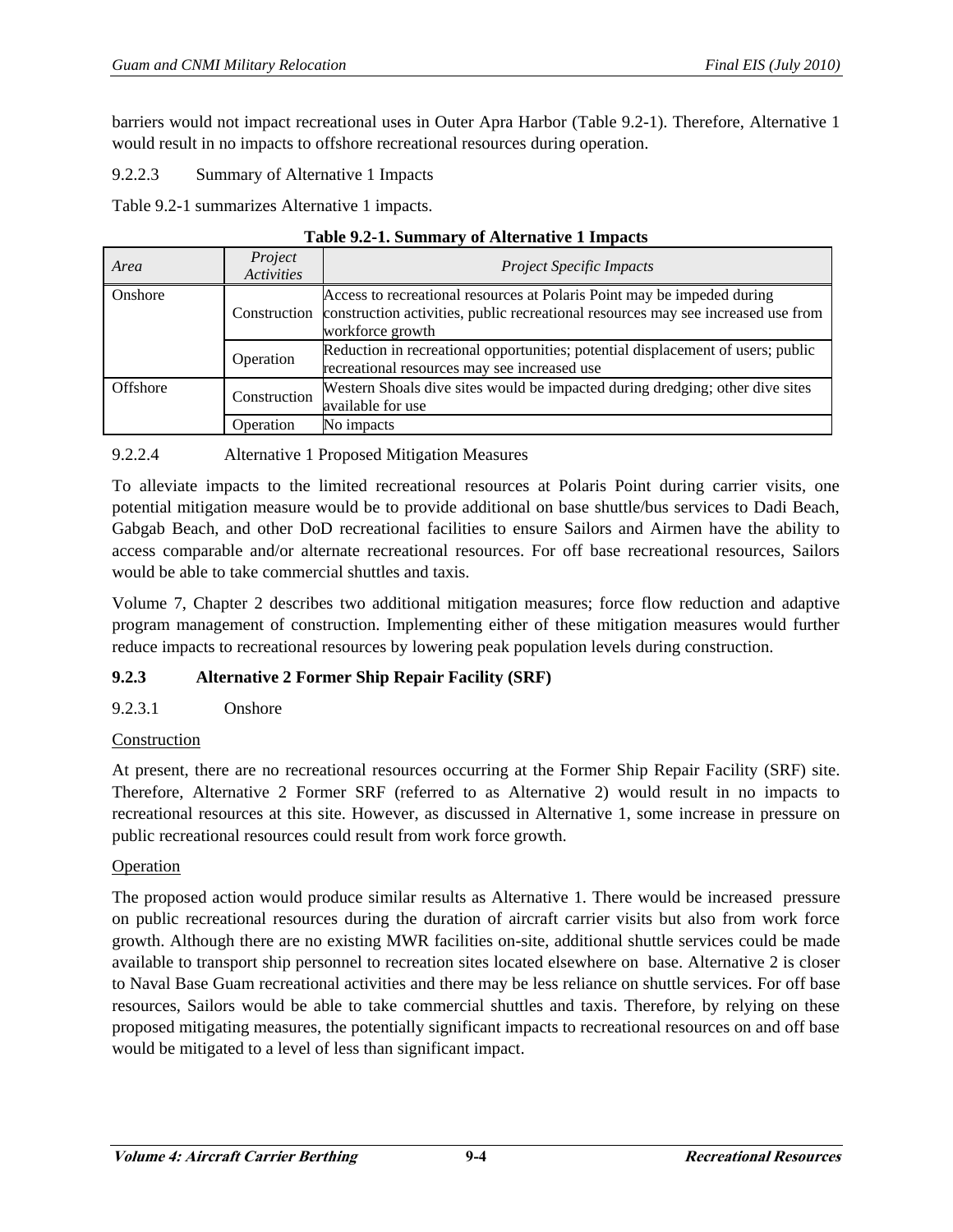# 9.2.3.2 Offshore

### Construction

The proposed action would produce identical results as Alternative 1. Therefore, Alternative 2 would result in less than significant impacts to recreational resources.

## Operation

The proposed action would produce identical results as Alternative 1. Therefore, Alternative 2 would result in no impacts to recreational resources.

9.2.3.3 Summary of Alternative 2 Impacts

Table 9.2-2 summarizes Alternative 2 impacts.

| Area            | Project<br><b>Activities</b> | <b>Project Specific Impacts</b>                                                                                                  |
|-----------------|------------------------------|----------------------------------------------------------------------------------------------------------------------------------|
| Onshore         | Construction                 | No impacts to SRF but public recreational resources may see increased use from<br>work force growth                              |
|                 | Operation                    | Reduction in recreational opportunities; potential displacement of users; public<br>recreational resources may see increased use |
| <b>Offshore</b> | Construction                 | Western Shoals dive sites would be impacted during dredging; other dive sites<br>available for use                               |
|                 | <b>Operation</b>             | No impacts                                                                                                                       |

**Table 9.2-2. Summary of Alternative 2 Impacts** 

9.2.3.4 Alternative 2 Proposed Mitigation Measures

Mitigation measures would be the same as described for Alternative 1.

# **9.2.4 No-Action Alternative**

Under the no-action alternative, no construction, dredging, or operations associated with the aircraft carrier berthing would occur. Existing operations at Polaris Point, as a military training and recreational facility, and the Former SRF, as a commercial SRF, would continue. When an aircraft carrier is berthed at Kilo Wharf, there are restrictions to recreational uses including dive sites in the vicinity of the wharf. Kilo Wharf would not be able to accommodate the planned tempo of visits, but the current port visit schedule would be accommodated and there would continue to be impacts on recreational uses. The no-action alternative would have impacts on recreation, but there are sufficient alternative recreational areas that the impact is minimized to less than significant levels.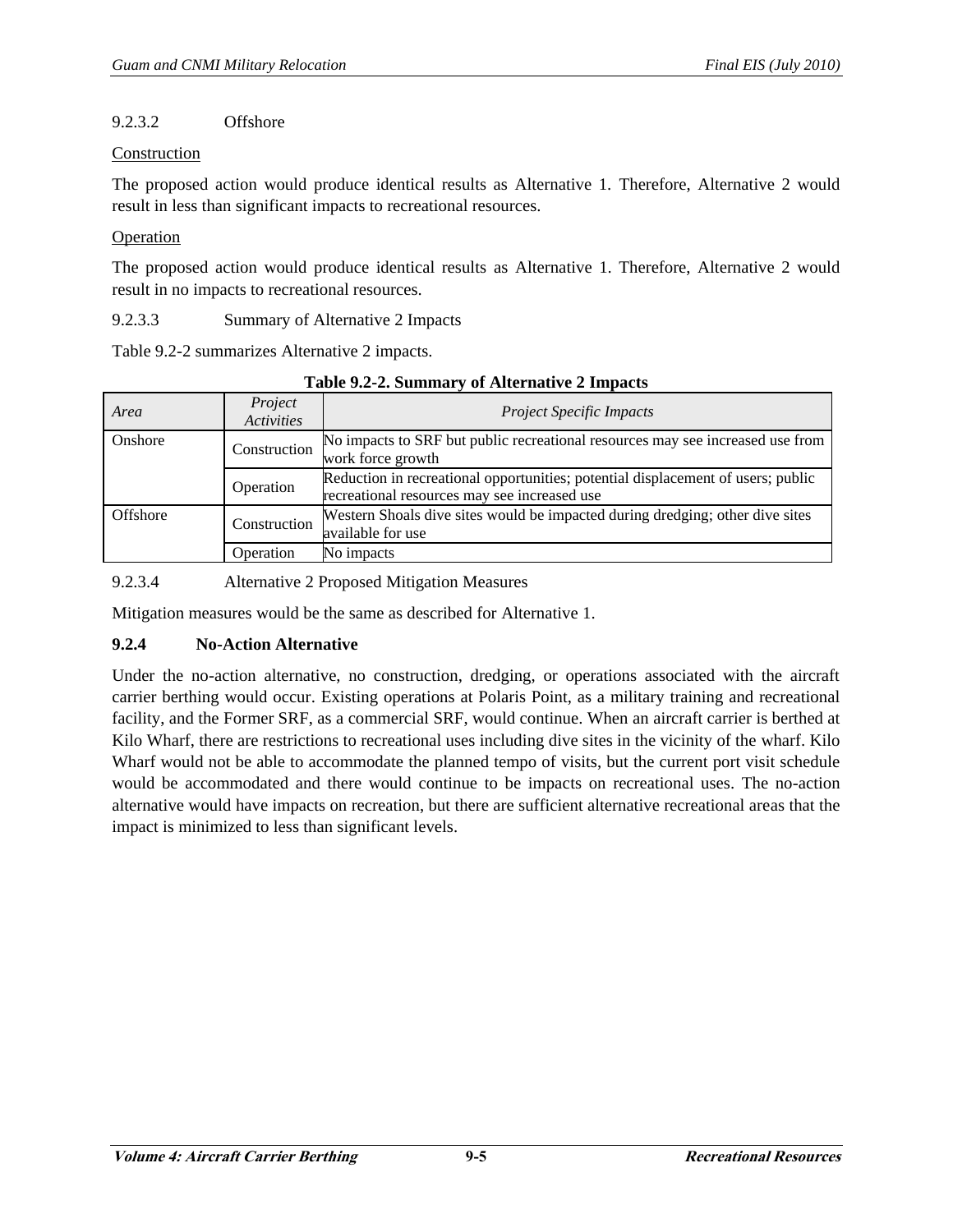# **9.2.5 Summary of Impacts**

Table 9.2-3 summarizes the potential impacts.

| Alternative 1                     | Alternative 2                     | <b>No-Action Alternative</b> |  |  |  |  |
|-----------------------------------|-----------------------------------|------------------------------|--|--|--|--|
| <b>Onshore: Construction</b>      |                                   |                              |  |  |  |  |
| <b>LSI</b>                        | <b>NI</b>                         | NI                           |  |  |  |  |
| • Access to recreational          | • No impacts to SRF expected.     | • No impacts expected        |  |  |  |  |
| resources at Polaris Point may    | Public recreational resources     |                              |  |  |  |  |
| be impeded during the             | may see increased use from        |                              |  |  |  |  |
| construction period. Public       | workforce growth.                 |                              |  |  |  |  |
| recreational resources may see    |                                   |                              |  |  |  |  |
| increased use from workforce      |                                   |                              |  |  |  |  |
| growth.                           |                                   |                              |  |  |  |  |
| <b>Onshore: Operation</b>         |                                   |                              |  |  |  |  |
| $SI-M$                            | $SI-M$                            | NI                           |  |  |  |  |
| • Increased users at the existing | • Increased users at the existing | • No impacts expected        |  |  |  |  |
| MWR facilities. Crowding at       | MWR facilities. Crowding at       |                              |  |  |  |  |
| other recreational resources on   | other recreational resources on   |                              |  |  |  |  |
| non-DoD lands; competition        | non-DoD lands; competition        |                              |  |  |  |  |
| for space/opportunity. Impacts    | for space/opportunity. Impacts    |                              |  |  |  |  |
| may be alleviated with the        | may be alleviated with the        |                              |  |  |  |  |
| application of proposed           | application of proposed           |                              |  |  |  |  |
| mitigation measures.              | mitigation measures.              |                              |  |  |  |  |
| <b>Offshore: Construction</b>     |                                   |                              |  |  |  |  |
| <b>LSI</b>                        | <b>LSI</b>                        | <b>NI</b>                    |  |  |  |  |
| • Western Shoals dive sites       | • Western Shoals dive sites       | • No impacts expected        |  |  |  |  |
| would be impacted during          | would be impacted during          |                              |  |  |  |  |
| dredging. Other sites available   | dredging. Other sites available   |                              |  |  |  |  |
| for use.                          | for use.                          |                              |  |  |  |  |
| <b>Offshore: Operation</b>        |                                   |                              |  |  |  |  |
| <b>NI</b>                         | <b>NI</b>                         | <b>NI</b>                    |  |  |  |  |
| • No impacts expected             | • No impacts expected             | • No impacts expected        |  |  |  |  |

*Legend:* SI-M = Significant impact mitigable to less than significant, LSI = Less than significant impact, NI = No impact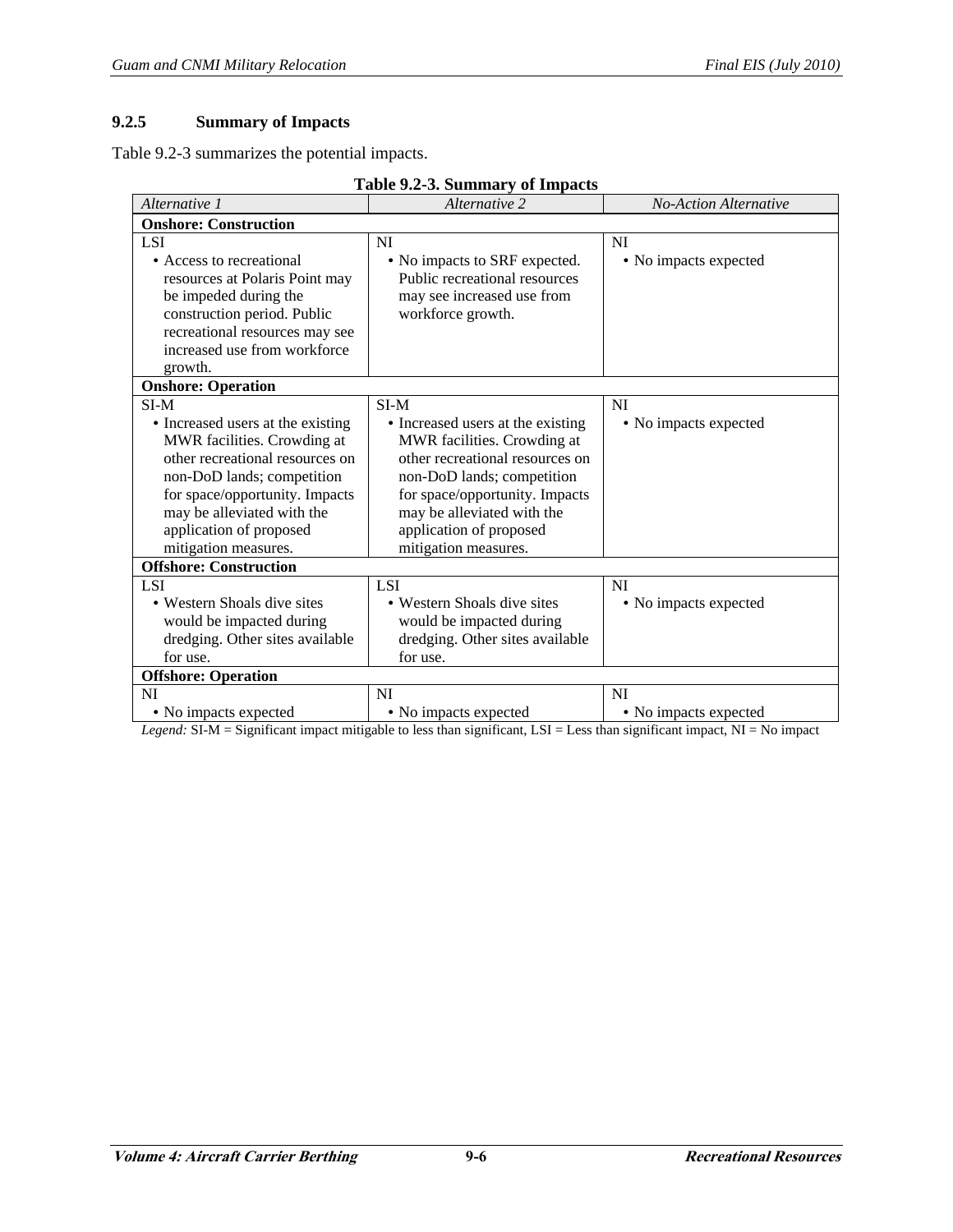#### **9.2.6 Summary of Proposed Mitigation Measures**

Table 9.2-4 summarizes the proposed mitigation measures.

| Area     | Alternative 1                                                                                                                                                                                                                                                                                                                                                                                                                                                                                     | Alternative 2           |  |  |  |
|----------|---------------------------------------------------------------------------------------------------------------------------------------------------------------------------------------------------------------------------------------------------------------------------------------------------------------------------------------------------------------------------------------------------------------------------------------------------------------------------------------------------|-------------------------|--|--|--|
| Onshore  | Construction                                                                                                                                                                                                                                                                                                                                                                                                                                                                                      |                         |  |  |  |
|          | • To alleviate impacts to the limited<br>recreational resources at Polaris<br>Point during construction,<br>additional on-base shuttle bus<br>services to Dadi Beach, Gabgab<br>Beach, and other DoD recreational<br>facilities would be provided to<br>ensure Sailors and airmen have the<br>ability to access comparable and/or<br>alternate recreational resources. For<br>off-base recreational resources,<br>Sailors and airmen would be able to<br>take commercial shuttles and taxis.      | • Same as Alternative 1 |  |  |  |
|          | Operation                                                                                                                                                                                                                                                                                                                                                                                                                                                                                         |                         |  |  |  |
|          | • To alleviate impacts to the limited<br>recreational resources at Polaris<br>Point during carrier visits,<br>additional on-base shuttle bus<br>services to Dadi Beach, Gabgab<br>Beach, and other DoD recreational<br>facilities would be provided to<br>ensure Sailors and Airmen have the<br>ability to access comparable and/or<br>alternate recreational resources. For<br>off-base recreational resources,<br>Sailors and Airmen would be able<br>to take commercial shuttles and<br>taxis. | • Same as Alternative 1 |  |  |  |
| Offshore | Construction                                                                                                                                                                                                                                                                                                                                                                                                                                                                                      |                         |  |  |  |
|          | • None                                                                                                                                                                                                                                                                                                                                                                                                                                                                                            | • None                  |  |  |  |
|          | Operation                                                                                                                                                                                                                                                                                                                                                                                                                                                                                         |                         |  |  |  |
|          | • None                                                                                                                                                                                                                                                                                                                                                                                                                                                                                            | • None                  |  |  |  |

**Table 9.2-4. Summary of Proposed Mitigation Measures** 

During aircraft carrier visits, bus and tour transport of ship personnel would be limited to tourist spots with higher carrying capacities than smaller and remote areas. To alleviate potentially significant impacts to the existing recreational resources at Polaris Point during carrier visits, it is suggested that additional on base shuttle services to Dadi Beach, Gabgab Beach, and other DoD recreational facilities be provided to ensure Sailors and Airmen have the ability to access comparable and/or alternate recreational resources. For off base recreational resources, Sailors would be able to take commercial shuttles and taxis. Other than the suggested use of alternative recreation sites in Outer Apra Harbor, no mitigation is proposed for the one week of restricted access due to construction at Western Shoals. For public awareness purposes, advance public notice of when that area would be dredged would be provided to assist the public in planning their recreational activities. Dredging would proceed as rapidly as practicable to minimize the impact.